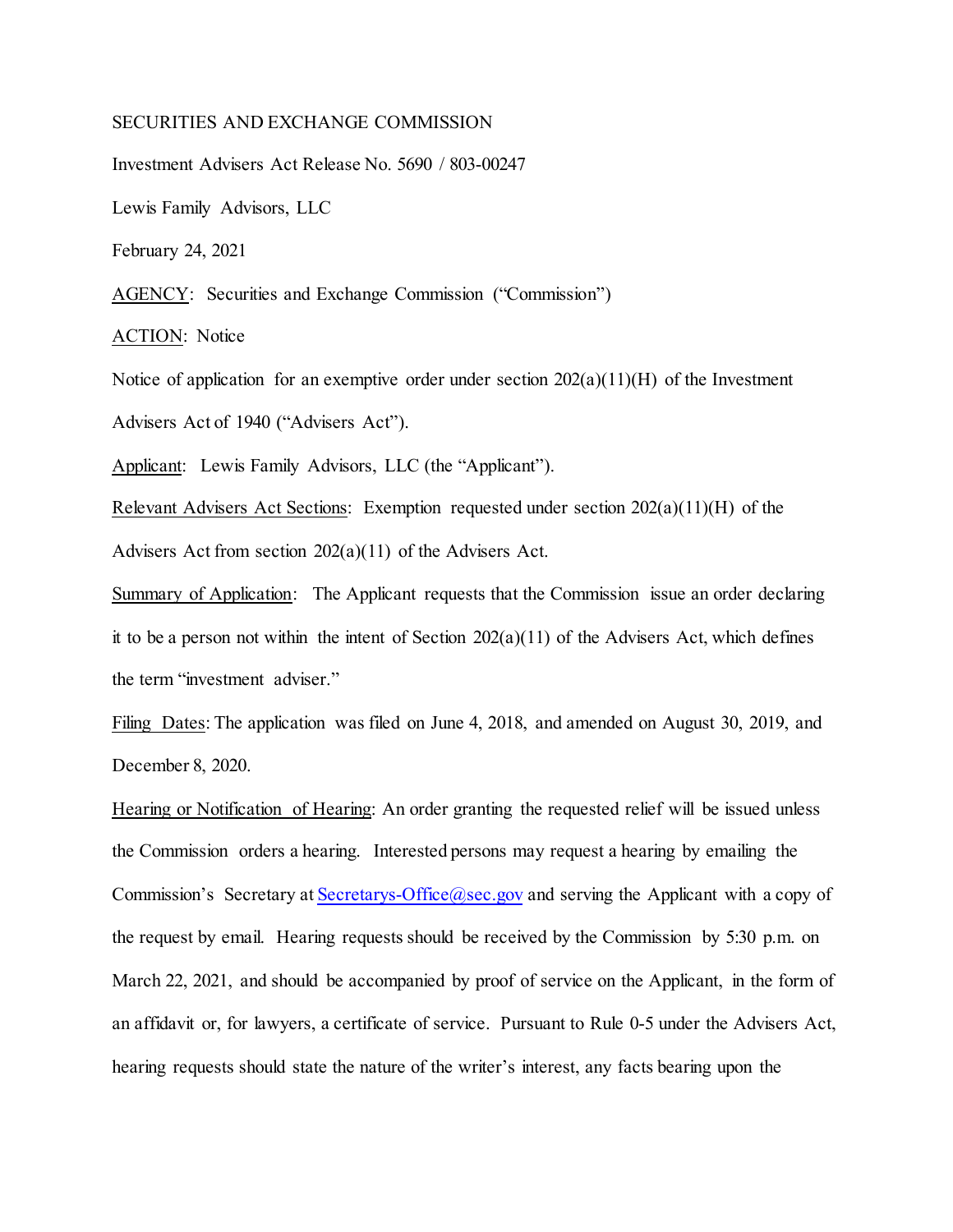desirability of a hearing on the matter, the reason for the request, and the issues contested. Persons may request notification of a hearing by emailing the Commission's Secretary at [Secretarys-Office@sec.gov.](mailto:Secretarys-Office@sec.gov)

ADDRESSES: The Commission: [Secretarys-Office@sec.gov.](mailto:Secretarys-Office@sec.gov) Applicant: Lewis Family Advisors, LLC, c/o Clare F. Black, Esq., at clare.black@lewismc.com.

FOR FURTHER INFORMATION CONTACT: Jean E. Minarick, Senior Counsel, at (202) 551-

6811 or Kaitlin C. Bottock, Branch Chief, at (202) 551-6825 (Division of Investment Management, Chief Counsel's Office).

SUPPLEMENTARY INFORMATION: The following is a summary of the application. The complete application may be obtained via the Commission's website either at <http://www.sec.gov/rules/iareleases.shtml> or by calling (202) 551-8090.

## Applicant's Representations:

1. The Applicant is a Nevada Family Trust Company and a multi-generational single-family office that provides or intends to provide services to the family and descendants of Ralph M. Lewis. The Applicant is wholly-owned by Family Clients and is exclusively controlled (directly and indirectly) by one or more Family Members and/or Family Entities in compliance with Rule  $202(a)(11)(G)-1$  (the "Family Office Rule"). For purposes of the application, the term "Lewis" Family" means the lineal descendants of Ralph M. Lewis, their spouses or spousal equivalents, and all other persons and entities that qualify as "Family Clients" as defined in paragraph (d)(4) of the Family Office Rule. Unless otherwise indicated, capitalized terms herein have the same meaning as defined in the Family Office Rule.

2. The Applicant provides both advisory and non-advisory services (collectively, "Services") to members of the Lewis Family. Any Service provided by the Applicant that relates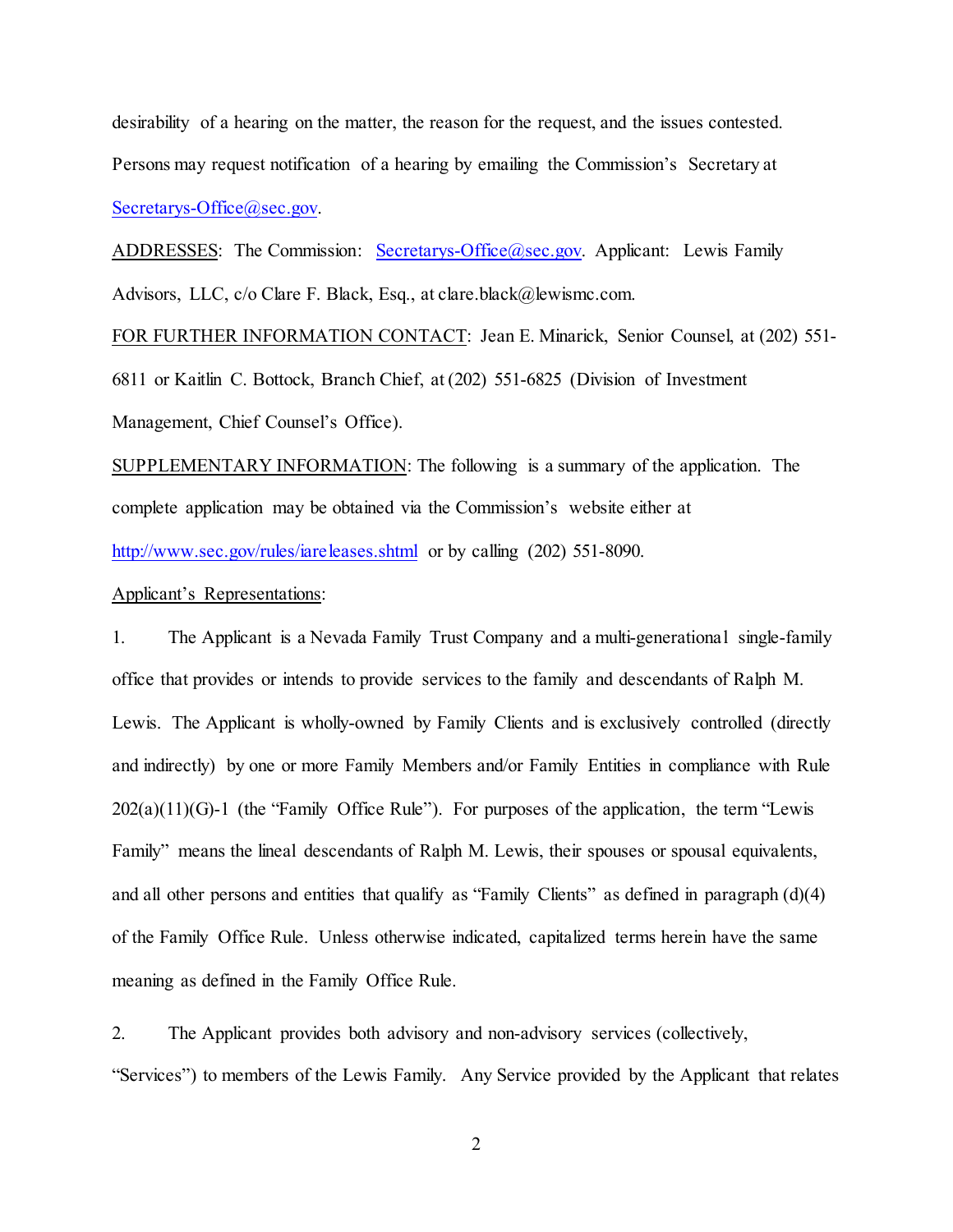to investment advice about securities or may otherwise be construed as advisory in nature is considered an "Advisory Service."

3. The Applicant represents that: (i) each of the persons served by the Applicant is a Family Client (*i.e.,* the Applicant has no investment advisory clients other than Family Clients as required by paragraph  $(b)(1)$  of the Family Office Rule); (ii) the Applicant is owned and controlled in a manner that complies in all respects with paragraph (b)(2) of the Family Office Rule; and (iii) the Applicant does not hold itself out to the public as an investment adviser as required by paragraph (b)(3) of the Family Office Rule. At the time of the application, the Applicant represents that Family Members account for approximately 99% of the natural persons to whom the Applicant provides Advisory Services.

4. In addition to the Family Clients, the Applicant desires to provide Services (including Advisory Services) to a niece ("Niece") of Ralph M. Lewis (the "Additional Family Client"). The Additional Family Client does not have an ownership interest in the Applicant. The Applicant represents that the assets beneficially owned by Family Members and/or Family Entities (excluding the Additional Family Client) would make up at least 100% of the assets for which the Applicant provides Advisory Services.

5. The Applicant represents that the Niece has been supported by Family Members and has been considered and treated as a close family member of the Lewis Family for purposes of intrafamilial affection for many years and has attended various family events. The Applicant maintains that including the Additional Family Client in the "family" would be consistent with the existing familial relationship among the family members.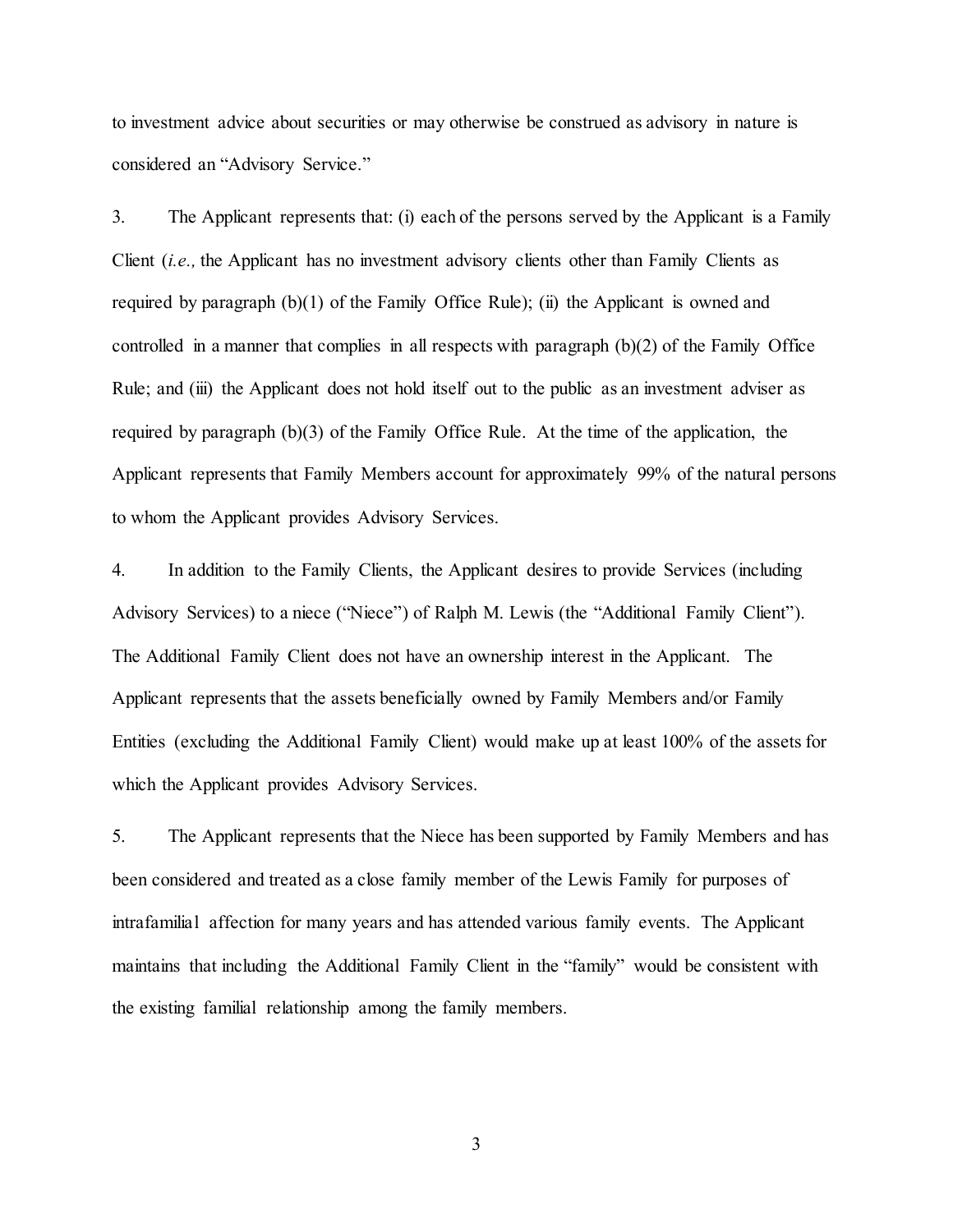## Applicant's Legal Analysis:

1. Section 202(a)(11) of the Advisers Act defines the term "investment adviser" to mean "any person who, for compensation, engages in the business of advising others, either directly or through publications or writings, as to the value of securities or as to the advisability of investing in, purchasing, or selling securities, or who, for compensation and as part of a regular business, issues or promulgates analyses or reports concerning securities. . . ."

2. The Applicant falls within the definition of an investment adviser under Section 202(a)(11). The Family Office Rule provides an exclusion from the definition of investment adviser for which the Applicant is currently eligible but would no longer qualify if the Applicant provides Services to the Additional Family Clients. Absent the requested relief, once the Applicant provides Services to the Additional Family Client and can no longer rely on the Family Office Rule, the Applicant would be required to register as an investment adviser in the State of Nevada and would be subject to regulation in the State of Nevada, notwithstanding that (i) the Applicant does not hold itself out to the public as an investment adviser and does not market non-public offerings to persons or entities that are not Family Clients, (ii) the Applicant is wholly owned and controlled by members of the Lewis Family, in accordance with paragraph (b)(2) of the Family Office Rule, and (iii) the Applicant is a "family office" for the Lewis Family and will not offer its Services to anyone other than Family Clients and the Additional Family Client.

3. The Applicant submits that its proposed relationship with the Additional Family Client does not change the nature of the office into that of a commercial advisory firm. In support of this argument, the Applicant notes that if the Common Ancestor chosen were one branch higher in the familial tree, the Niece would be a Family Member. The Applicant states that in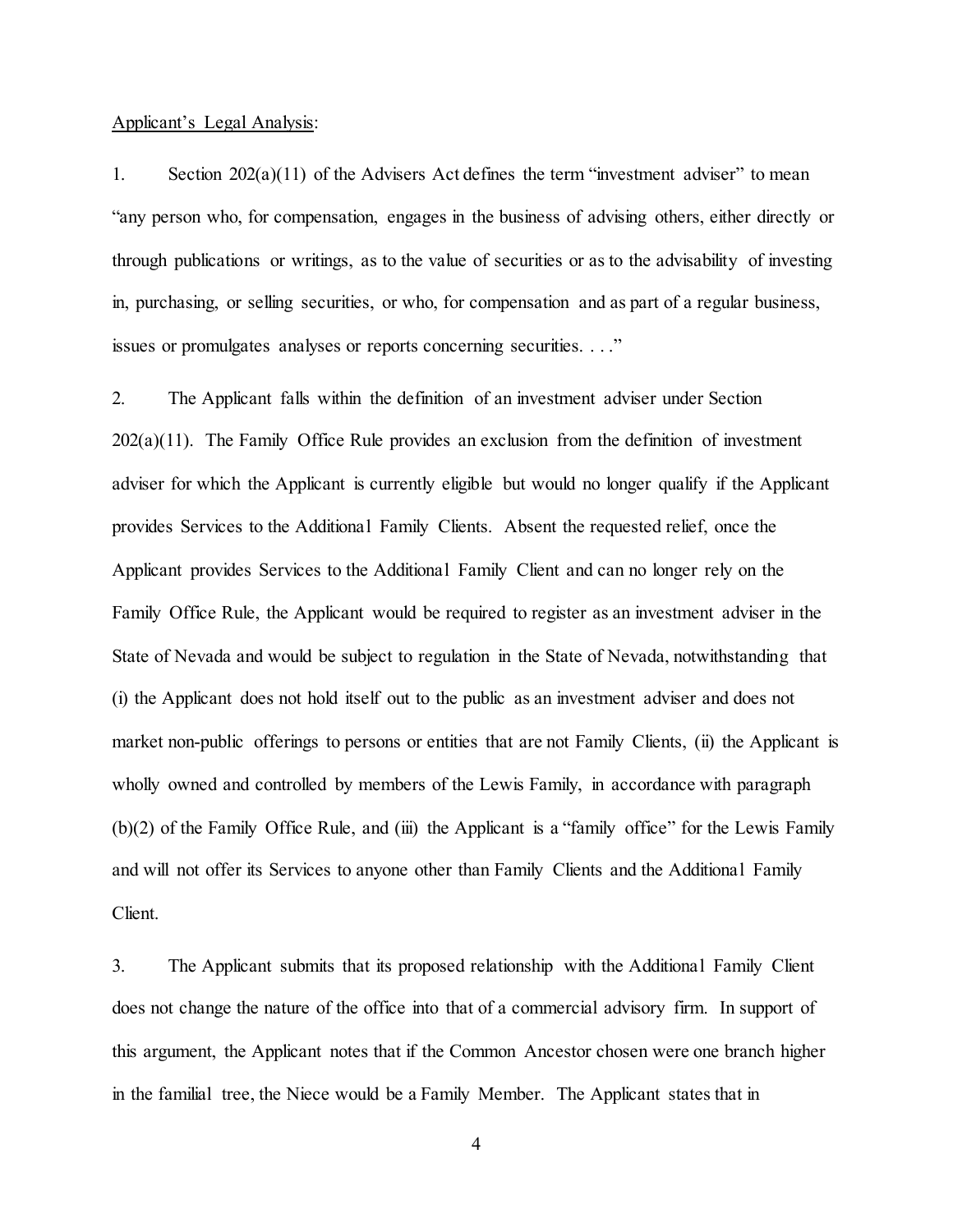requesting the order, the Applicant is not attempting to expand its operations or engage in any level of commercial activity to which the Advisers Act is designed to apply. Indeed, although the Additional Family Client does not fall within the definition of Family Member, the Applicant represents that the Additional Family Client has been treated as a close family member of the Lewis Family for many years. Additionally, the Applicant represents that if the Additional Family Client's assets were managed by the Applicant, the assets owned by the Additional Family Client would represent less than half of one percent (.5%) of the Applicant's assets under management.

4. The Applicant also submits that there is no public interest in requiring the Applicant to be registered under the Advisers Act. The Applicant states that the office is a private organization that was formed to be the family trust company for the Lewis Family, and that the Applicant does not have any public clients. The Applicant maintains that the office's Advisory Services are exclusively tailored to the needs of the Lewis Family and the Additional Family Client. The Applicant argues that the provision of Advisory Services to the Additional Family Client does not create any public interest that would require the office to be registered under the Advisers Act that is different in any manner than the considerations that apply to a "family office" that complies in all respects with the Family Office Rule.

5. The Applicant argues that, although the Family Office Rule largely codified the exemptive orders that the Commission had previously issued before the enactment of the Dodd-Frank Wall Street Reform and Consumer Protection Act, the Commission recognized in proposing the rule that the exact representations, conditions, or terms contained in every exemptive order could not be captured in a rule of general applicability. The Commission noted that family offices would remain free to seek a Commission exemptive order to advise an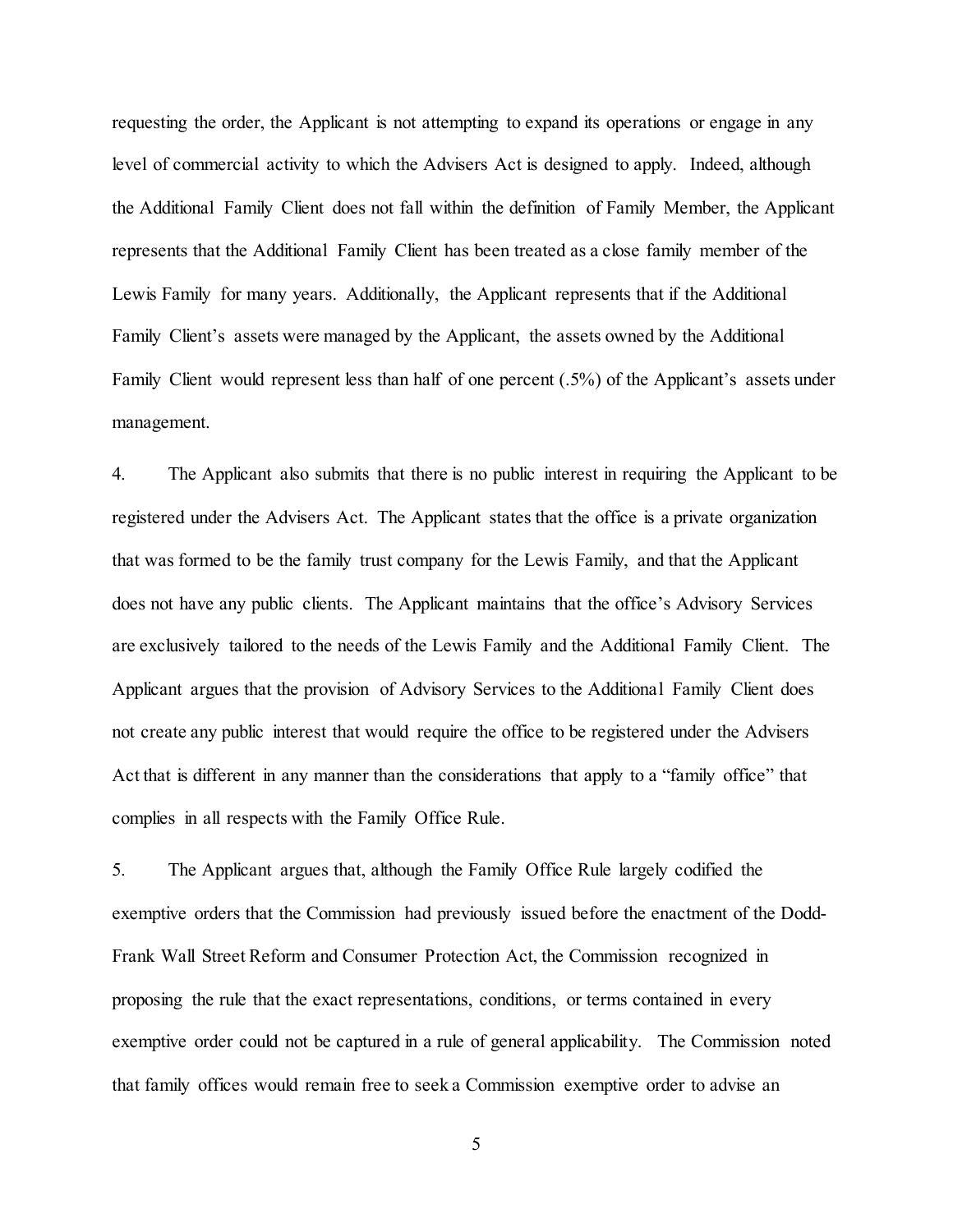individual or entity that did not meet the proposed family client definition, and that certain issues would be more appropriately addressed through an exemptive order process where the Commission can consider the specific facts and circumstances, than through a rule of general applicability.

6. The Applicant maintains that, based on its unusual circumstances — desiring to provide Services to one Additional Family Client who has been considered and treated as a family member and whose status as a client of the office would not change the nature of the office's operations to that of a commercial advisory business — an exemptive order is appropriate based on the Applicant's specific facts and circumstances.

7. For the foregoing reasons, the Applicant requests an order declaring it to be a person not within the intent of Section  $202(a)(11)$  of the Advisers Act. The Applicant submits that the order is necessary and appropriate, in the public interest, consistent with the protection of investors, and consistent with the purposes fairly intended by the policy and provisions of the Advisers Act.

## Applicant's Conditions:

1. The Applicant will offer and provide Advisory Services only to Family Clients and to the Additional Family Client, who generally will be deemed to be, and be treated as if she were, a Family Client; provided, however, that the Additional Family Client will be deemed to be, and treated as if she were, a Family Member for purposes of paragraph (b)(1) and for purposes of paragraph  $(d)(4)(vi)$  of the Family Office Rule.

2. The Applicant will at all times be wholly-owned by Family Clients and exclusively controlled (directly or indirectly) by one or more Family Members or Family Entities (excluding